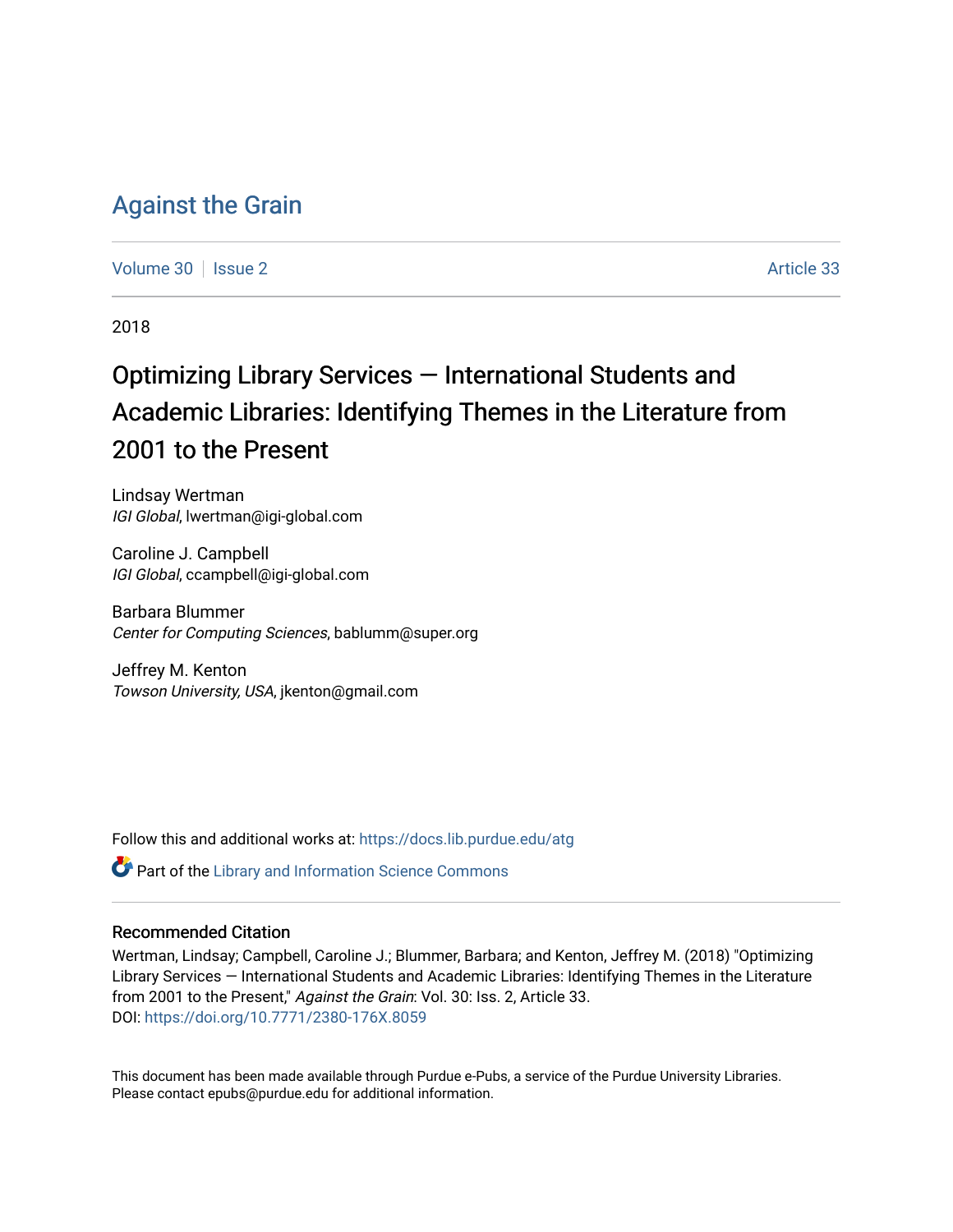

*Column Editors' Note: This study International Students and Academic Libraries: Identifying Themes in the Literature From 2001 to the Present, is featured in the recently released IGI Global book publication, Promoting Ethnic Diversity and Multiculturalism in Higher Education, edited by Dr. Barbara Blummer (Center for Computing Sciences, USA), Dr. Jeffrey M. Kenton (Towson University, USA), and Dr. Michael Wiatrowski (Independent Researcher, USA) (Copyright Year: 2018; ISBN: 9781522540977; Pages: 309). — CC & LW*

#### **Introduction**

According to the **Institute of International Education's** *Open Doors Report on International Education Exchange*, the number of international students studying in the United States (U.S.) is increasing as well as the number of U.S. students enrolled in academic institutions abroad. In addition, the numbers of Hispanic, Asian, and nonresident alien students attending U.S. academic institutions increased from 2010 to 2014 (National Center for Educational Statistics, 2016). Other countries are reporting a rise in foreign students enrolled in their universities, as well. Still, studies suggest that international students experience difficulties in adapting to academia, in part, due to cultural differences. Librarians' understanding of international students' library use patterns can foster the development of appropriate informational literacy instruction and outreach to these individuals and facilitate their use of library resources and services.

# **Background**

A recent *United Nations Educational, Scientific, and Cultural Organization* **(UNES-CO)** report illustrated the number of students studying in higher education institutions abroad is increasing (United Nations, 2016). The report identified the most popular countries for these students as the U.S., the United Kington, Australia, France, Germany, and Russia respectively. On the other hand, the report pointed to China, India, Germany, Korea, France, Saudi Arabia, and the U.S. as claiming the most mobile students. **Yi** (2007) suggested the U.S. remained especially attractive to foreign students due to the extent of technological and scientific development in the country. In addition to an increasing rate of international students in the U.S. and abroad, studies suggest a rise in immigration trends will impact the demographic composition of academic institutions, especially in the U.S.

# **International Students' Adjustment to Academia**

Research has identified a variety of factors that impact international students' adjustment to academic life including: language difficulties, technological barriers, different instructional methods, financial problems, discrimination as well as loneliness (Banjong & Olson, 2016; Faleel, Tam, Lee, Har, & Foo; Zhou, Jindal-Snape, Topping, & Todman, 2008). Moreover, **Koenigstein** (2012), **Peters** (2010) and **Sarkodie-Mensah** (2000) believed international students in the U.S. experienced cultural shock that produced anxiety and stress. Recent studies support these findings highlighting the linguistic, cultural, and instructional challenges facing international students (Han & Hall, 2012; Lin & Scherz, 2014).

Foremost, differences between the libraries and librarians in students' native countries and their host institutions affect international students' utilization of library services and resources (Nataowitz, 1995; Peters, 2010). Studies suggested international students visited the library for studying, but not research and these individuals were less apt to contact a librarian for assistance (Duan, 2016; Haley & Clough, 2017). Additional barriers to international students' use of library resources include difficulty with language, especially English, as well as a lack of understanding of library facilities, resources, and services (Duan, 2016; Varga-Atkins & Ashcroft, 2004). Moreover, research found international students were often confused about plagiarism and library jargon (Han & Hall, 2012; Mundava & Gray, 2008; Ramachandran, 2014/2015). Surveys and focus groups with international students pointed to the role of language as a barrier to these individuals' information literacy development as well as the importance of outreach, specialized instruction, and campus collaborations to improve their research skills (Ishimura, Howard, & Moukdad, 2007; Jackson, 2005; Mehra & Bilal, 2007; Safahieh & Singh, 2007; Wang, 2008).

Authors noted international students experienced anxiety when using the library (Lu  $\&$ Adkins, 2012). **Battle** (2004) found information literacy instruction reduced library anxiety for international students in English as a second language (ESL) programs when completing a library assignment. To this end, **DiMartino** and **Zoe** (2000) urged librarians to understand the learning styles, cognitive habits, and cultural background of international students to support their use of the library.

Ethnic diversity, and especially the appearance of international students on college campuses, exposes students to new perspectives, research opportunities, and pedagogy practices. Still, language and cultural barriers can hinder the academic endeavors of minorities. It remains especially important that administrators, faculty, and librarians devise strategies to support international students' research and learning activities. Librarians' and faculty's support to international students can be aided by understanding how cultural differences impact their information seeking.

#### **Literature Review Method**

The methodology centered on a literature review of international students and academic libraries from 2001 to the present. To identify relevant articles on this topic, the authors searched the library literature with various combinations of the following keywords: international, students, library, academic, university, college, and higher education. The authors truncated terms and limited the results to material published after 2000, to reflect the availability of commercial technologies in libraries. The reference lists of relevant papers were also reviewed.

## **Research Analysis & Findings**

The authors reviewed 99 papers that reported on international students and academic libraries. These papers consisted of studies that examined data from surveys, interviews, focus groups, and reference interactions with international students as well as their search diaries and artifacts. The majority of the papers did not differentiate among individuals' ethnic status, but 14 out of 99, or 14 percent focused on Asian international students. There was also research that centered on international students from Saudi Arabia and developing countries use of the library at **Robert Morris University** and the **University of Delaware**  respectively (Ibraheem & Devine, 2016; Iheanacho, 2008). Likewise, more than half of the studies considered undergraduate and graduate international students, 59 out of 99. However, some research focused on graduate

*continued on page 52*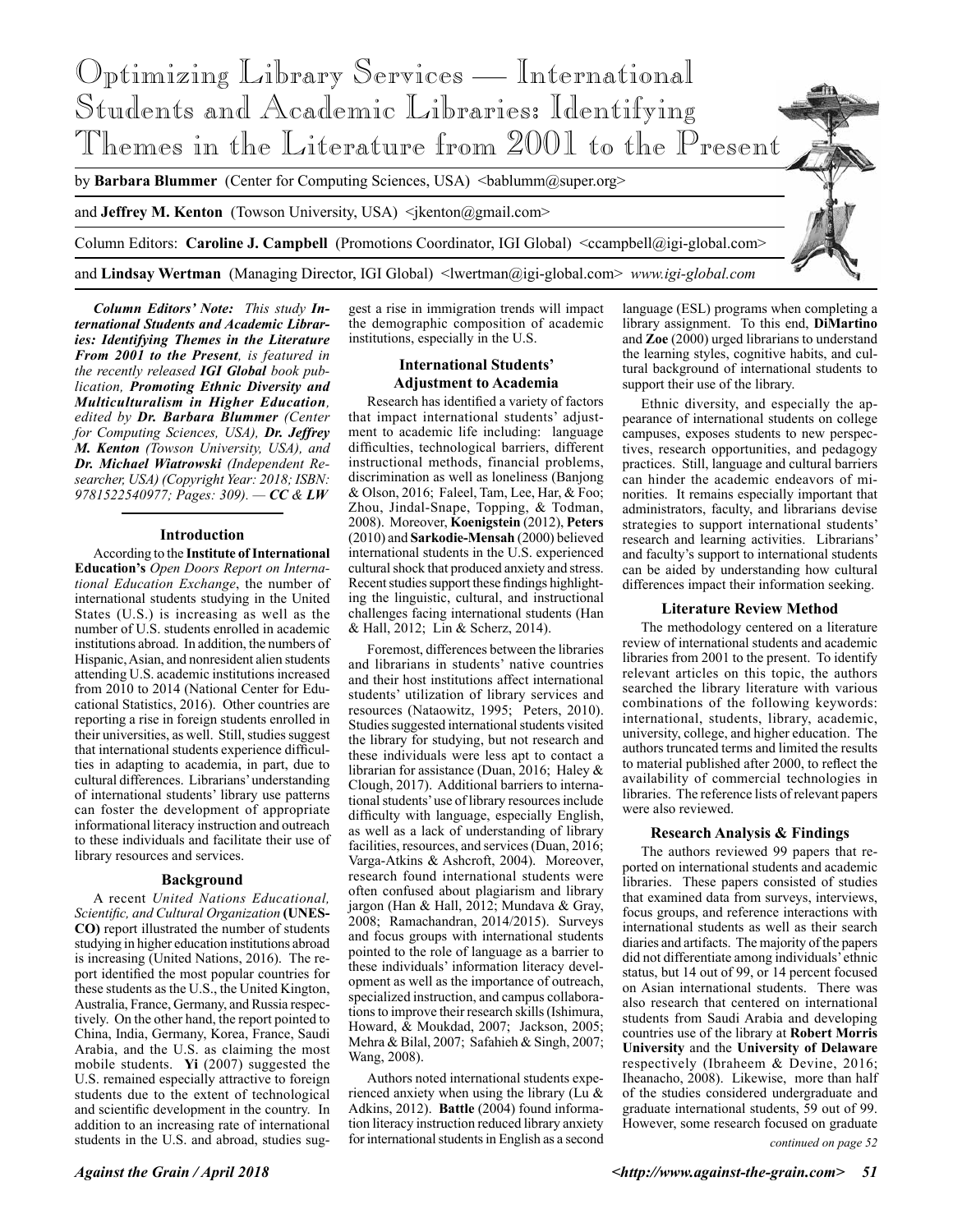# **Optimizing Library Services** *from page 51*

or undergraduate international students. In addition, three studies consisted of surveys and focus groups with librarians that served international students. Collectively the literature presents best practices for librarians and faculty for supporting international students in their academic research endeavors.

The authors identified four themes within the material including: international students in the library, library initiatives for international students, skills required for librarians' support to international students, and marketing and outreach to international students (see Table 1.0). The authors assigned one theme to each paper based on the primary focus of the material. Together, these materials highlight opportunities for librarians in supporting international students' use of resources and services in academic libraries.

dents. Librarians collaborated with a variety of entities inside and outside the institution to develop initiatives for international students. Librarians employed user studies to help inform the development and assessment of library initiatives to international students. Technologies were also used to facilitate library support to international students especially websites that offered students access to resources and services as well as other technologies such as library tutorials and online tours.

International diversity in higher education offers numerous benefits to the institution. Still, administrators, faculty, and librarians must ensure international individuals remain satisfied with their academic experience. Librarians' support to international students can enhance their learning and research opportunities. In addition to the provision of library resources, instruction in information literacy skills fosters individuals' success in academia and beyond.

**Table 1.0 Distribution of Themes and Papers in the Literature**

| Theme                                                             | Number of Papers |
|-------------------------------------------------------------------|------------------|
| International students in the library                             | 39               |
| Library initiatives for international students                    | 33               |
| Skills required for librarians' support to international students | 14               |
| Marketing and outreach to international students                  | 13               |
| Total number of papers                                            | qq               |

## **Conclusion**

This study focused on librarians' efforts to support international students in academic institutions as reflected in the literature. The literature illustrated international students utilized the library, but experienced difficulties in locating items, consulting a reference librarian, and capitalizing on various library services. Still, international students recognized the value of the library and sought additional information on how to utilize collections and services. Foremost, articles noted the need for librarians' outreach and instruction to these individuals due to their limited use of the library and language difficulties. The literature also discussed the importance of librarians' communication skills as well as their creation of library initiatives and marketing efforts to support international students' use of the library.

In addition to the themes identified above, the review underscored the role of collaboration, user studies, technology, and communication in facilitating library support to international students. An examination of these topics illustrates the interrelationship among the themes and highlights the need for a multifaceted approach to providing library support to international students.

Collaboration was paramount in the provision of library support to international stu-

# **References**

**Banjong, D. N.**, & **Olson, M. R.** (2016). Issues and trends of international students in the United States. *International Journal of Education, 4*(1), 1-14.

**Battle, J. C.** (2004). The effect of information literacy instruction on library anxiety among international students (Doctoral dissertation). Retrieved from ProQuest Dissertation & Theses Global. (3126554)

**Duan, X.** (2016). How they search, how they feel, and how to serve them? Information needs and seeking behaviors of Chinse students using academic libraries. *International Information & Library Review, 48*(3), 157-168.

**DiMartino, D.**, & **Zoe, L. R.** (2000). International students and the library: New tools, new users, and new instruction. In **T. E. Jacobson** & **H. C. Williams** (Eds.) *Teaching the New Library to Today's Users* (17-43). New York: Neal-Schuman.

**Faleel, S.**, **Tam, C.**, **Lee, T.**, **Har, W.**, & **Foo**. (2012). Stress, perceived social support of coping capability and depression: A study of local and foreign Students in the Malaysian context. *International Journal of Social, Behavioral, Educational, Economic, Business and Industrial Engineering, 6*(1), 1-7. *continued on page 53*

**Haley, A. N.**, & **Clough, P.** (2017). Affective experiences of international and home students during the information search process. *New Review of Academic Librarianship*, 1-25.

**Han, N.**, & **Hall, S. L.** (2012). Think globally! Enhancing the international student experience with LibGuides. *Journal of Electronic Resources Librarianship, 24*(4), 288-297.

**Ibraheem, A. I.**, & **Devine, C.** (2016). Saudi students, american academic library: A survey. *Library Review, 65*(4/5), 267-280.

**Iheanacho, P. C.** (2008). A plan for making the university of Delaware's Morris Library more Accessible to students from developing countries (Doctoral dissertation). Retrieved from ProQuest Dissertation & Theses Global. (3324456)

Institute of International Education. Open Doors 2015 Report. Retrieved September 27, 2016, from *http://www.iie.org/Who-We-Are/ News-and-Events/Press-Center/Press-Releases/2015/2015-11-16-Open-Doors-Data#.V-o\_ XU0VBUY.*

**Ishimura, Y.**, **Howard, V.**, & **Moukdad, H.** (2007). Information literacy in academic libraries: Assessment of Japanese students' needs for successful assignment completion in two Halifax universities. *The Canadian Journal of Information and Library Science, 31*(1), 1-26.

**Jackson, P. A.** (2005). Incoming international students and the library: A survey. *Reference Services Review 33*(2), 197-209.

**Koenigstein, D.** (2012). Alleviating international students' culture shock and anxiety in American academic libraries: Welcome, ahlan wa sahlan, anyeong hae sae yo, bienvenidos, huan ying, sanu da zuwa, shalom, swaagat hai. *Library Philosophy and Practice* Retrieved September 30, 2016, from *http:// digitalcommons.unl.edu/cgi/viewcontent. cgi?article=1812&context=libphilprac*.

**Lin, S.**, & **Scherz, S. D.** (2014). Challenges facing Asian international graduate students in the US: Pedagogical considerations in higher education. *Journal of International Students, 4*(1), 16-33.

**Lu, Y.**, & **Adkins, D.** (2012). Library anxiety among international graduate students. Paper presented at ASIST, October 28-31, 2012.

**Mehra, B.**, & **Bilal D.** (2007). International Students' Perceptions of their Information Seeking Strategies. Presented at the 35th Annual Conference of the Canadian Association for Information Science, May 10–12, Montreal (Quebec), Canada.

**Mundava, M. C.**, & **Gray, L.** (2008). Meeting them where they are: Marketing to international student populations in U.S. academic libraries. *Technical Services Quarterly, 25*(3), 35-48.